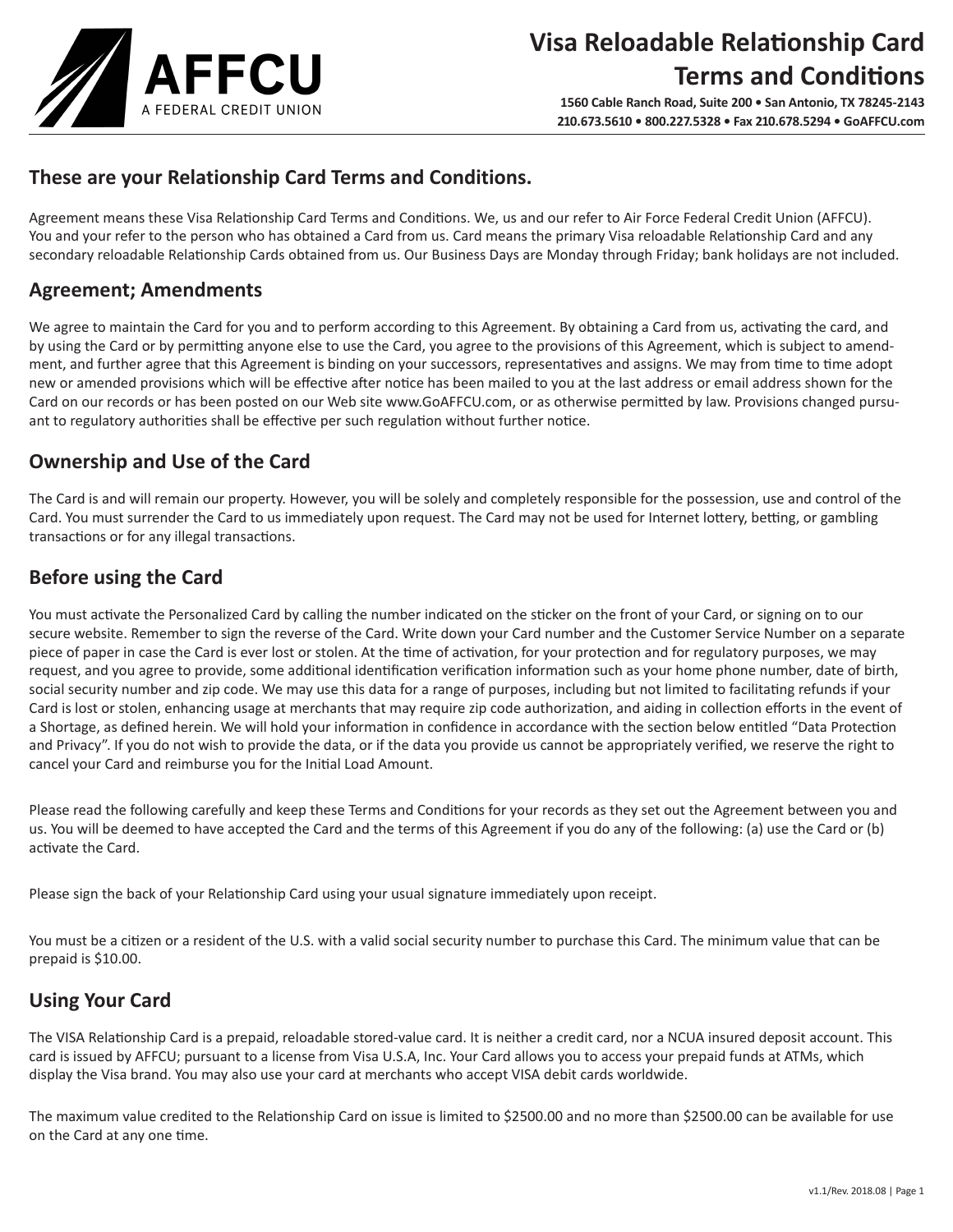

# **Visa Reloadable Relationship Card Terms and Conditions**

**1560 Cable Ranch Road, Suite 200 • San Antonio, TX 78245-2143 210.673.5610 • 800.227.5328 • Fax 210.678.5294 • GoAFFCU.com**

Activate your Card by calling toll-free, 1-866-901-8090 or visit us online at www.GoAFFCU.com. You will be required, for validation purposes, to provide personal information. During activation you will be given a PIN. You may also select your own PIN. You will need your PIN to access cash from ATMs and to use at Interlink merchants. Be sure to choose a PIN with a number that, while easy for you to remember, may be difficult for someone else to guess. You may use your Card after activation.

The Card is non-transferable. The person whom the card is purchased for is the only person authorized to use the Card. Please do not give your Card to anyone else to use. You are responsible for all authorized transactions made with this Card. Only the purchaser can load funds to the account.

You may only use the Card when there is a balance available on the Card and only up to the amount left on the Card and any transaction fee due. All use at an ATM or for purchases will be deducted from your Card, including any transaction fees. Any transaction made that exceeds the available balance will be declined.

Some Interlink and VISA merchants may, subject to limits, allow you to use your Card for cash-back on purchases and cash may be advanced at a Visa affiliated financial institution.

When you use your Card at an automated gas station pump a minimum of \$99 available credit may be required on the Card to enable gas to be dispensed (It may take up to 24 hours before any unused amount is available to spend due to the way in which the transactions are processed). If your available balance is less than this, please pay the attendant in the gas station.

If you use the Card to make a telephone call this can require of minimum credit of \$15.

If you use your Card to purchase meals or drinks many restaurants and bars factor a tip into the price of up to 20% when pre-authorizing Card purchases but you will only be debited with the actual amount you spend.

Should you use your Card to pre-authorize a hotel reservation, add 20% to the reservation. Any amount requested in a pre-authorization will not be available to you to spend using the Card, although you will only be finally debited with the actual amount you spend. If thirty days elapse without you authorizing an amount any pre-authorization will be cancelled and this will be available to you.

Automobile rental and/or cruise ship businesses, likewise add 15% to the rental to allow for any additional expenses. If 30 days elapse without you authorizing an amount any pre-authorization will be cancelled and this will be available to you.

Mail order companies often add a similar amount for potential shipping costs although the amount finally debited will be as the final bill. When making a purchase on the phone, by mail or online the account information you provide must be the same account information as registered for the Card and a difference may lead to a declined authorization.

If you use the Card to buy goods and you want to use some other method of payment for part of the cost please advise the store in advance and use the Card first before paying any balance by other means. We do not guarantee that the establishment will fulfill this request. Your Card will expire on the date embossed on the front of the Card. If your account is a personalized account, is in good standing, and has greater than a \$0 balance, it will automatically reissue.

The Card is our property and we may revoke the Card at any time without cause or notice. You must surrender a revoked Card and any Additional Card and you may not use an expired or revoked Card. Upon revocation any amount remaining in your Card account, after deducting all applicable fees, will be returned to you.

You will notify us promptly within a reasonable time if the Card is lost or stolen. A replacement Card will be issued for the balance remaining on the Card at the time it is reported lost or stolen (subject to unauthorized use of the Card as set out below).

We may change the terms of this Agreement or any features of the Card, and we will give you notice of any such change required by law.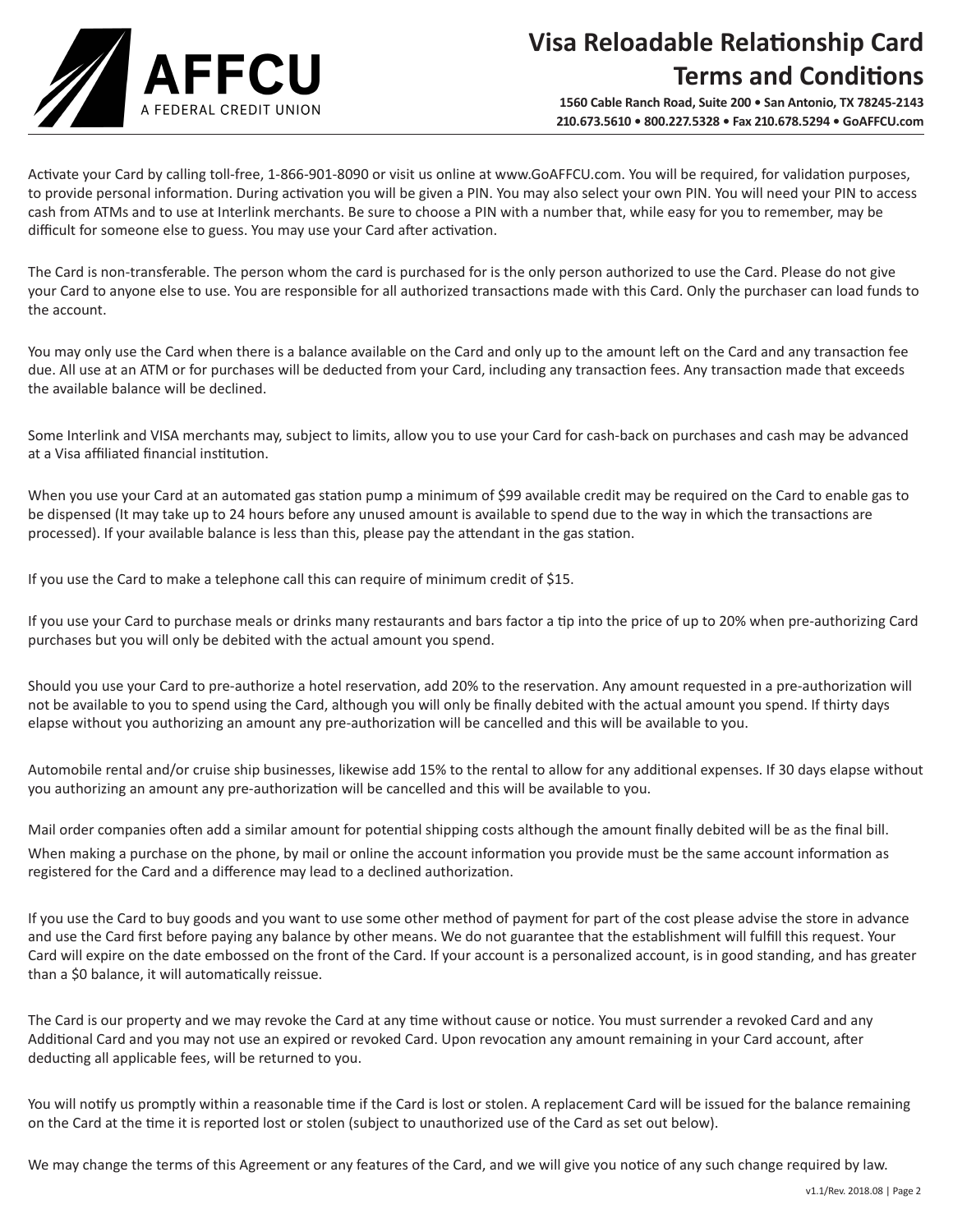

Any entity honoring the Card is required to obtain approval or authorization for any transaction. The balance available for authorizing transactions with the Card is the lesser of your available balance or any dollar limitation disclosed for the transaction being performed. You may use your Card only in the manner and for the purposes authorized by this Agreement.

You do not have the right to stop payment on any purchase transaction originated by use of the Card. We are not responsible for any injury to you or to anyone else caused by any goods or services purchased or leased with your Card. If you are entitled to a refund for any reason for goods or services obtained with a Card, you agree to accept credits to your Card in place of cash.

We may suspend access to your Card if we notice excessive use of your Card or other suspicious or potentially illegal activities. Access will be reinstated once we have notified you, clarified the situation and rectified any problems.

# **PIN Protection**

You agree to take all necessary steps to protect your PIN and never disclose your PIN to anyone. For security purposes never write your PIN on the Card and never carry a record of your PIN in your purse or wallet. If you permit someone else to use your Card and you give that person your PIN, we will treat this as if you have authorized this person to use your Card and you will be responsible for any transactions initiated by such person with your Card.

We advise that any person to whom you may give an additional Card should be advised to treat the PIN for that Card in the same manner.

### **For Your Safety When Using an ATM, Please Observe the Following**

If the ATM you are using is inside a building, close the entry door completely upon entering. Individuals who have a legitimate need to gain access to an ATM should have an access device. Put withdrawn cash in a secure place before stepping away from the ATM. Be aware of your surroundings. If you believe you are being watched or followed, cancel your transaction, then go to a well-populated area. If necessary, call the local police. Do not write your PIN on or near the Card. Do not give your PIN to anyone else. In case of an emergency, call 911.

# **Card Activity Information**

You can review your Card balance and the last 5 transactions activity records by calling toll-free 1-866-901-8090 or by visiting www.GoAFFCU. com where full details of all transactions are available free of charge.

This information is available to you 24 hours a day, 7 days a week. Your AFFCU VISA Relationship Card account number and some of the information requested when you ordered the Card are required for authentication.

# **Card Reloading**

You can add value of at least \$10 on your Relationship Card by making a payment at your local AFFCU branch. Personalized cards have unlimited reload capabilities.

You can also add value at www.GoAFFCU.com or by calling toll free 1-866-901-8090 by initiating funds transfer from your designated funding account. Funds may not be available for immediate use after you have initiated the transfer.

### **ATM Usage**

The frequency, amount, and timing of cash withdrawals made from ATMs; may be limited by the ATM operator. There may be other limitations on the types, frequency, and timing of cash withdrawals established by us from time to time, without notice, for security purposes.

A fee may be imposed by an ATM operator when you initiate a withdrawal or balance inquiry and by any ATM network used to complete the transaction. This surcharge may not be notified to you in advance and will be deducted from the Card.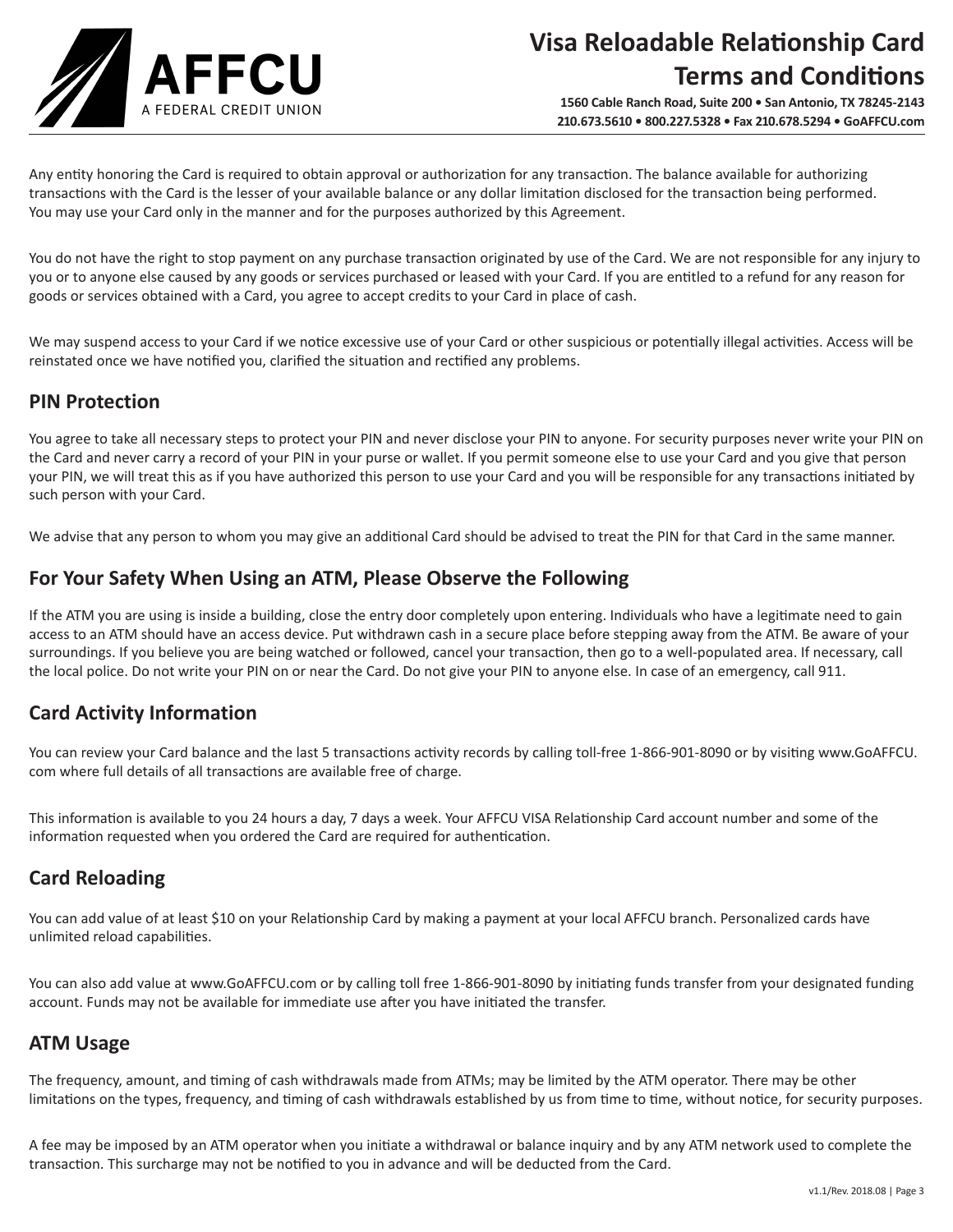

# **Relationship Card Account Fees and Charges**

#### **Card Fee – \$5.00.**

**Reload Fee – Free to reload value onto your Visa Relationship Card**

#### **ATM Fee**

There is never a fee to withdraw money from an AFFCU ATM machine, however, other ATM machines may charge a fee.

# **Foreign Exchange**

If a card transaction is made in a currency other than that loaded on the Card, the amount will be converted into the appropriate currency at an exchange rate on the day the transaction is processed. The exchange rate used is the wholesale money market or the governmentmandated rate increased by 1% (including the VISA handling charge of 1%).

# **Our Liability**

If we do not complete a transfer from the Card on time or in the correct amount according to these terms and conditions we will be liable for your losses or damages. However there are some exceptions. We will not be liable, for instance:

- If through no fault of ours, an ATM or merchant refuses to honor the Card.
- If through no fault of ours, you do not have enough money available on your Card to make a withdrawal or purchase.
- If the terminal or system was not working properly and it was known about when the transaction started.
- If circumstances beyond our control (such as flood or fire) prevent the transfer, despite reasonable precautions that we have taken.
- Other exceptions stated in these terms and conditions.

# **Errors or Questions**

If you think there is an error involving a transaction made with your Card such as a purchase you didn't make or an incorrect amount charged to your Card, please call us at 1-866-901-8090 or write to us at: Cardholder Services; P.O. Box 550578; Ft. Lauderdale, FL 33355. If you tell us orally, we may require that you send your claim or question in writing within 10 business days.

We must hear from you no later than 60 days after the transaction is posted to your account. Tell us your name and Card number. Describe the error or the transaction you are unsure about, and explain as clearly as you can why you believe it is an error or why you need more information. Tell us the dollar amount of the suspected error.

Generally, we will tell you the results of our investigation within 10 business days after we hear from you and will correct any error promptly. If we need more time, however, we may take up to forty-five (45) calendar days to investigate your complaint or question. If we decide to do this, we will re-credit your Card within 10 business days for the amount you think is in error, so that you will have use of the money during the time it takes us to complete our investigation. If we ask you to put your complaint or question in writing and we do not receive it within 10 business days, we may not re-credit your Card.

If we decide that there was no error, we will send you a written explanation within 3 business days after we finish our investigation and any credit made under the preceding paragraph must be repaid by you. You may ask for copies of documents that we used in our investigation.

# **Unauthorized Use of Your Card**

 v1.1/Rev. 2018.08 | Page 4 Our zero liability policy may protect you from liability for certain unauthorized transactions. Under our zero liability policy, unless you have